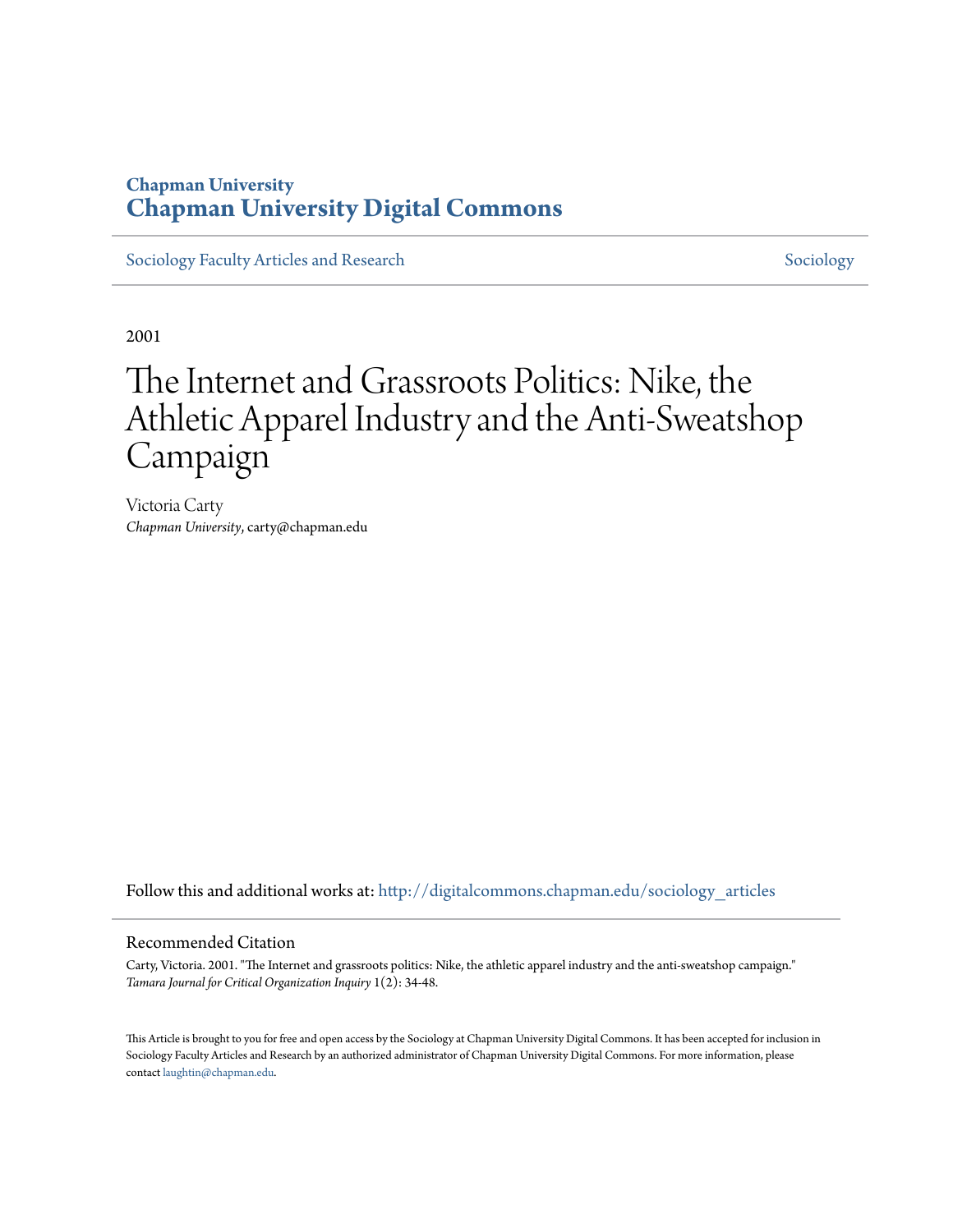## The Internet and Grassroots Politics: Nike, the Athletic Apparel Industry and the Anti-Sweatshop Campaign

#### **Comments**

This article was originally published in *[Tamara Journal for Critical Organization Inquiry](http://tamarajournal.com/)*, volume 1, issue 2, in 2001.

**Creative Commons License**<br> **C C C C** 

This work is licensed under a [Creative Commons Attribution-Noncommercial 3.0 License](http://creativecommons.org/licenses/by-nc/3.0/)

#### **Copyright**

TamaraLand Publishers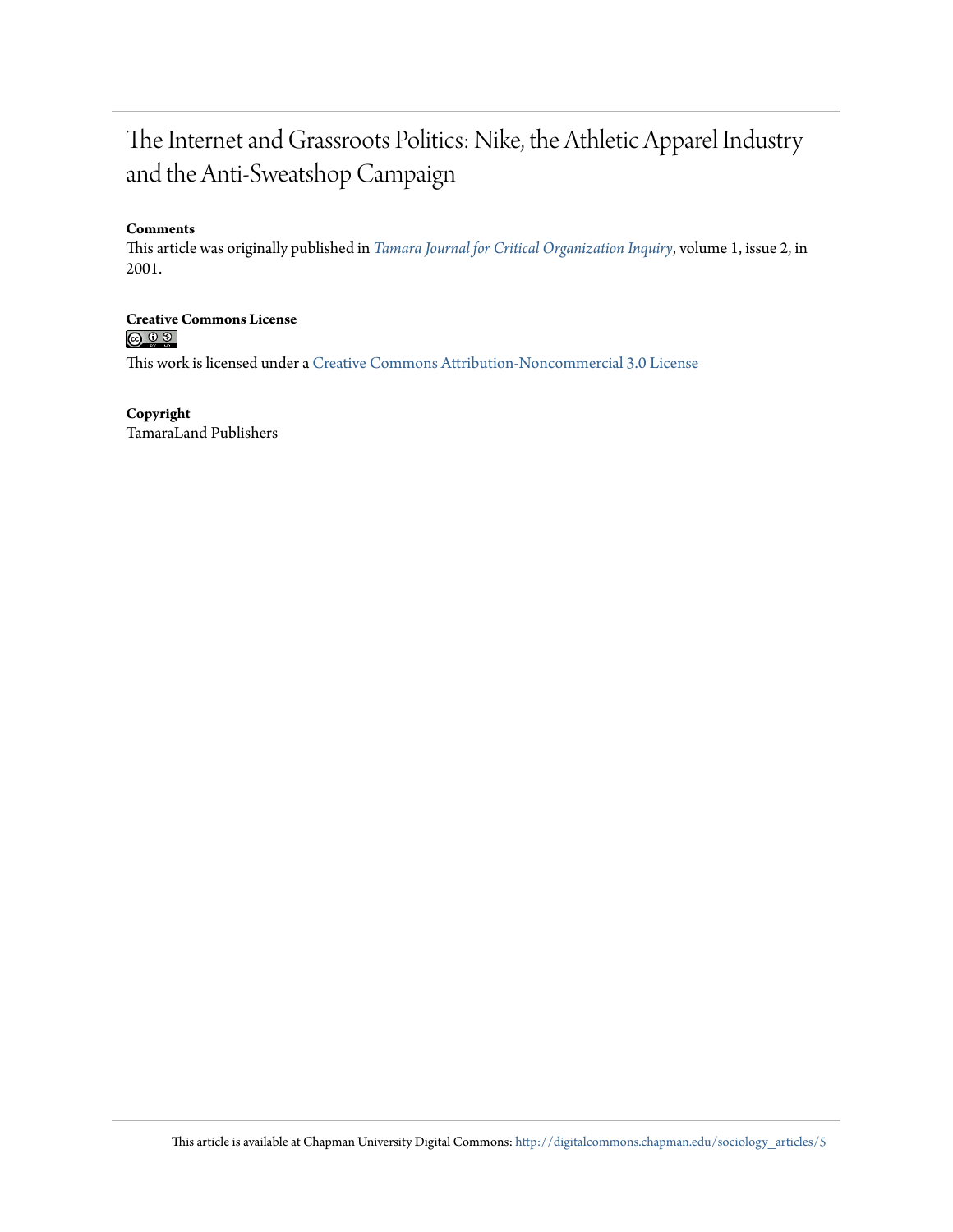### **The Internet and grassroots politcs: Nike, the athletic apparel industry and the anti-sweatshop campaign**

*Victoria Carty*. **Tamara : Journal of Critical Postmodern Organization Science**. Las Cruces: 2001. Vol. 1, Iss. 2; pg. 34, 14 pgs

#### **Abstract** (Article Summary)

Carty examines ways in which the Internet has been employed to enhance political struggle in contemporary society. A case study of Nike Corp highlights the power and autonomy of transnational companies.

#### **Full Text** (7157 words)

*Copyright TamaraLand Publishers 2001*

#### **[Headnote]**

Abstract

#### **[Headnote]**

This paper examines ways in which the Internet has been employed to enhance political struggle in contemporary society. It uses a case study of the Nike Corporation to highlight the power and autonomy of Transnational Corporations operating within the global economy, which accompanies modes of grassroots organizing that foster globalized resistance to such hegemonic tendencies. The analysis argues that the Internet provides the resources and environment necessary for cohesive organized resistance to corporate culture. The Internet has facilitated organizing strategies among emerging New Social Movements, and it is clearly redefining our understanding of social interaction and political struggle.

Nike experienced tremendous growth between the early 1970s and late 1990s, dominating the global athletic footwear and apparel market. Its success had been fueled by the use of low wage labor in developing countries, accompanied by highly acclaimed marketing strategies and advertising campaigns. However, in the mid 1990s Nike began facing fierce criticism of its business practices in both of these spheres-production and marketing. In 1998, Nike revenues and stock prices dipped by nearly 50%, and the company was forced to layoff 1600 workers (Egan, 1998; Nike Annual Report, 1998).

The Internet has significantly accentuated awareness of the controversies surrounding Nike's business culture and practices. It has also provided the resources and environment essential for organized mobilization in the form of a New Social Movement (NSM). This paper explores how new information and communication systems impact society, and how the Internet is reconstructing our definition and understanding of social interaction and political struggle. Such an examination sheds light on the oscillating nature of contemporary social change, and how conflict between centers of corporate hegemonic domination can be undermined and subverted by marginal groups, and vice versa.

Globalizing Trends and Technological Change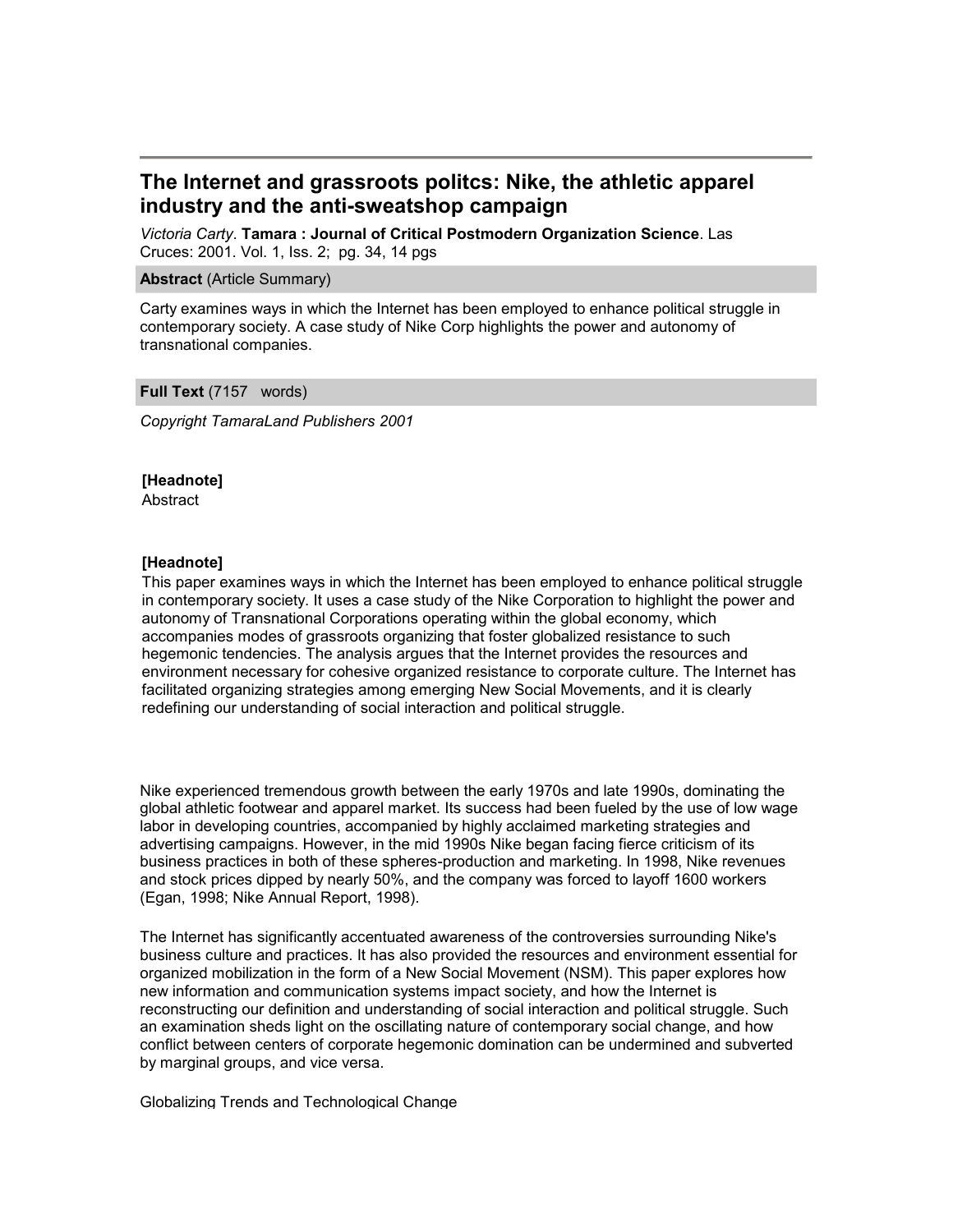The contemporary era can be characterized as one undergoing an intensified process of globalization, understood in terms of economic, political, cultural, and technological change (Dicken, 1998; Sklair, 1998). Globalization can be illustrated by a number of factors. The most basic is evidence of a qualitative change in the degree of interdependence and interaction in the world (Dicken, 1998). The technical revolution that began in the 1970s and the related economic, cultural, and political developments have contributed to an intensification of both concrete global interdependence and a consciousness of the global whole (Giddens, 1990; Castelles, 1989). David Harvey (1990) speaks of the `time-space compression' brought on by recent advances in transportation, communication, and computer systems.

While globalization certainly has hegemonic properties, it is also prone to forms of resistance. Issues regarding global corporate social responsibility and other troubling aspects of the overall global system are areas that various groups and individuals are now mobilizing around. Gary Gereffi (2001) notes that "the Internet is challenging organizational dynamics and changing the way business is run." While this is definitely true and works advantageously for global corporate actors, it has also proven detrimental for them in some ways. For example, information regarding corporate abuses spreads quickly through cyberspace, bringing bad publicity to new levels of awareness, and facilitates mobilizing among activists while helping to recruit new members.

Marc Smith (2001) highlights the relationship between technology and social networks. He states, "The recent rapid changes in technology have produced profound effects globally on the quality of life, in social relationships, and in the nature and quality of communication. The technological revolution, in fact, has replaced the industrial revolution in importance" (Ebner, 2001). Because social life and social relations are increasingly constituted on a global scale, contemporary social change has taken on a new dynamic. Advances in mass media, information systems, and technology have radically changed the nature of political, subjective, and everyday life (Poster, 1995). The next section will assess some of the theoretical perspectives on the consequences of these changes.

#### Theories of Postmodernity and Postmodern Politics

There are competing views within theories of postmodernity as to whether human agency is stifled or invigorated under new social arrangements. Many theories dealing with the condition of postmodern society focus on media technology and its impact on social life. Some critique contemporary society by adopting a technological deterministic perspective. For example, Baudrillard (1988) conceives the postmodern era to be one of sheer simulations. He describes it as an era of information and signs as produced by electronic media, resulting in a triumph of effect over cause and surface over depth. He concludes that the subject has lost the ability to dominate the object and power is completely abstract, operating merely through the circulation of signs, which are devoid of meaning. Therefore, forms of domination are immune to rationalist critique as traditional forms of political strategy are undermined. As Mark Poster points out, Baudrillard's obsession with the unidirectional flow of information negates his ability to recognize new decentralized forms of media (1995:19).

In a similar fashion, Jameson (1991) views culture as a "matter of the media," due to the symbiosis between media and the market. As social relationships become dislocated people are no longer aware of the structures that shape their lives. Jameson has not, however, given up on political struggle completely, as has Baudrillard. He claims that in order to combat consumer capitalism, individuals must become aware of their individual and collective sense as subjects in multinational capitalism on a social as well as a spatial scale-what he labels "a radical politics for now" (Jameson, 1991:75,301).

An alternative postmodern critique illuminates a transformation in the character of power and a cultural shift that has dramatically changed possibilities for collective action (Pescosolido and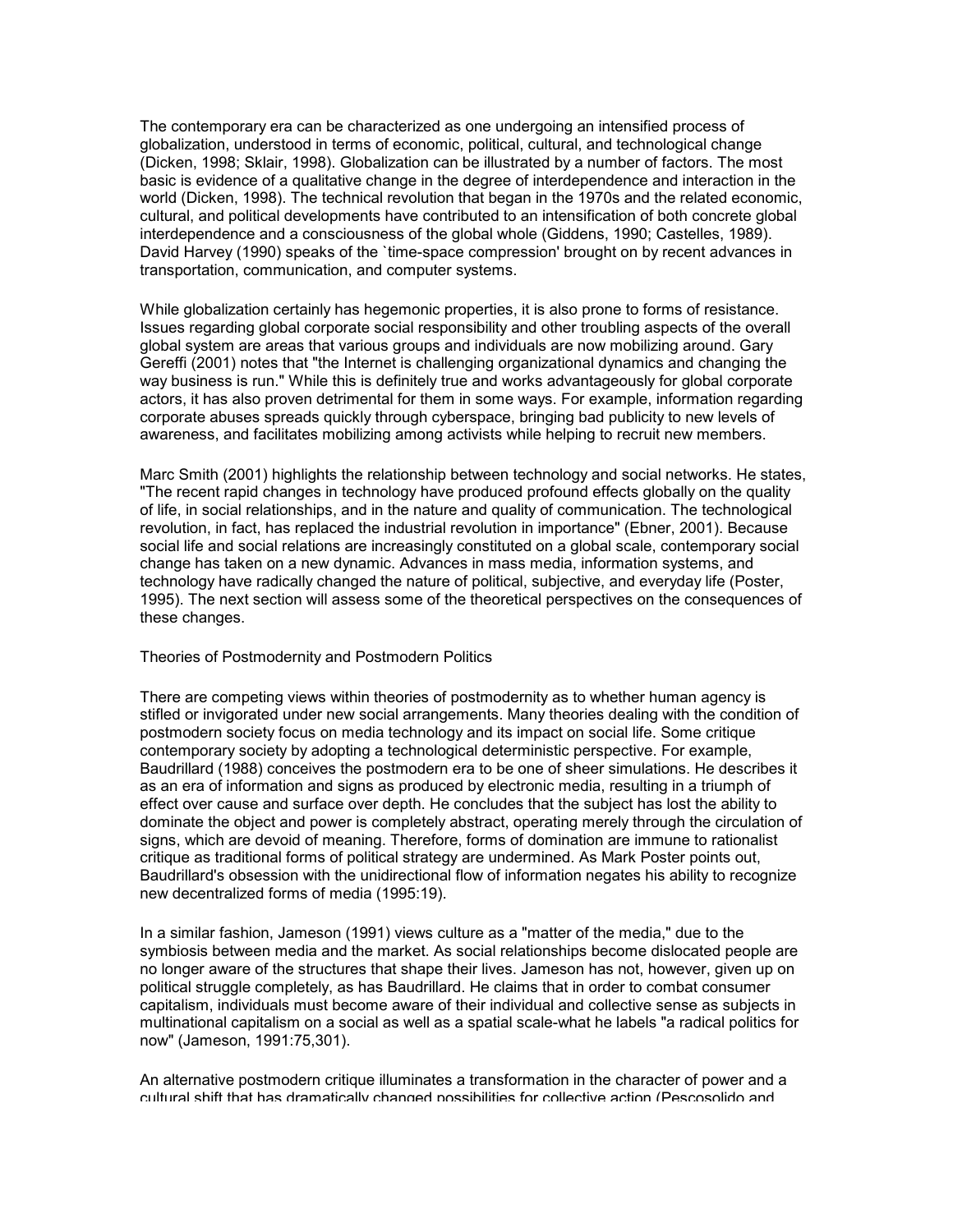Rubin, 2000). Best and Kellner (1997), for example, advocate a combination of perspectives put forth by both postmodern and modern theory to map the broader features of social organization and conflicts, as well as features of fragmentation.

They reside that such an approach can account for both human agency and questions of social and economic structure. The twopronged approach can describe relations between different domains of social reality and combine micro-level phenomena with systematic features and relations of the social structure.

Therefore, they support a strategy of micro-politics as a way for individuals and groups to combat ever-novel challenges and forms of manipulation as presented by multinational capitalism and mass-mediated culture. Furthermore, they ascertain that through the process of deconstruction and targeting forces of decentered power, the diffusion of resistance politicizes new areas of social and personal experience.

According to this outlook, postmodernity offers a reflexivity or selfconsciousness that encourages nuanced forms of subjectivity and practices of the self, and creates new possibilities for social relations in a wide variety of sectors. It condones a more pluralistic form of activism, based on articulations among various flexible, fragmented and shifting sources of identity (Bauman, 1993). Haraway (1991) calls for coalitions based on affinity, contingency and mobile positioning, using what is shared in common at a particular time and setting.

#### New Social Movements

The expansion of international trade and overseas manufacturing has undoubtedly enhanced the power and wealth of TNCs over the past few decades. However, NSMs are seriously challenging this. NSMs embody community-based coalitions that are made up of a combination of labor, environmental groups, students, human rights groups, and NGOs. Their mission is to make issues such as equity, dignity, well being, and sustainability as important as profitability and capital accumulation, and to ultimately create a global civic movement (Evans, 2000). Tomlinson (1999) describes this process as one of `distanciated identity,' whereby individuals embrace a sense of what unites us as human beings, of common risks and possibilities, and of mutual responsibility (194). These NSMs are indicative of an increased consciousness that embraces a global, compassionate perspective.

NSMs practice a type of political strategy termed "globalization from below." This involves grassroots activities and streetlevel protests across disperse geographical locations. Identity politics (in a global formation) is seen as the most fruitful way of resisting all forms of injustices within the global system (Sklair, 1998). It entails establishing global networks of people with similar identities and interests, outside the control of the national and state and local authorities. In doing so, activists hope to modify the institutional forms of organization globalization from above. Because the ties between social movements are flexible, activists are able to reach wide and heterogeneous audiences that can organize from different angles to form broad coalitions across various movement domains (Rucht, 1999:212-13).

Keck and Sikkink (1995) refer to these recent forms of resistance as "transnational advocacy networks." The strategy is to link Third World workers with more empowered political actors and groups that have more leverage in influencing decisions regarding global economic dynamics. Peter Evans (2000) applies this framework to what he calls transnational consumer/labor activists. Within these networks, TNCs are the target of norm violations, and material losses to their bottom line are deemed to be the only thing that will hold them accountable to global norms (Evans, 2000:231).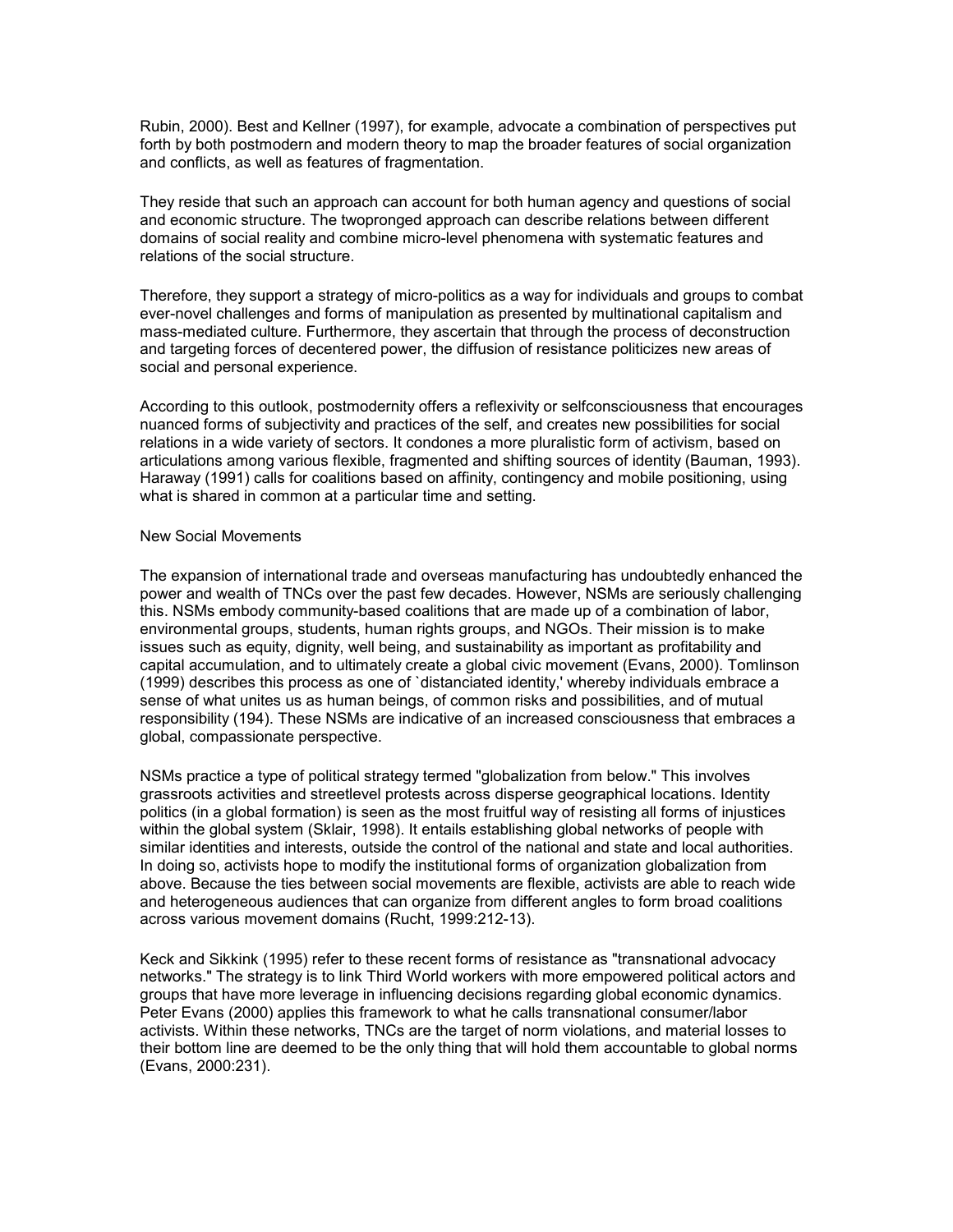NSMs, therefore, incorporate a global perspective to link international issues with local concerns. The link between macro- and micro-level dynamics is essential. Evans argues that NSMs and their links to transnational networks, which include NGOs and faith-based organizations, can give local organizing new prospects of success. Likewise, local mobilization is an essential element of counter-hegemonic globalization (Evans, 2000:240).

Advances in technology have played a crucial role in the organization and success of NSMs as a way to bridge the macro/micro divide. New communication technologies, such as the Internet, have changed the terms in which social and political conflicts are played out. The increasing sense of mutual interdependence due to enhanced globalization, combined with the means for communicating across vast distances, has proven effective in producing new forms of cultural and political solidarity and understanding of international norms (Ross, 1999).

As Poster (1995) points out, the recent technological advances have "enabled a system of multiple producers, distributors and consumers to use decentralized and newly accessible media technologies in everyday practices" (5). He further states, "When users have decentralized, distributed, direct control over when, what, why, and with whom they exchange information...it seems to breed critical thinking, activism, democracy and equality" (28). This electronically mediated communication can challenge systems of domination. He further states:

the mode of information enacts a radical reconfiguration of language, one which constitutes subjects... in favor of one that is multiplied, disseminated and decentred, continuously interpellated as an unstable identity. At the level of culture, this instability poses both dangers and challenges which, if they become part of a political movement, or are connected with politics of feminism, ethnic/racial minorities...may lead to a fundamental challenge to modern social institutions and structures (Poster, 1995:57).

#### Nike Corporation: Allegations of Sweatshop Labor and Consumer Activism

Over the last few years, the issue of sweatshop labor has come to the forefront of political consciousness among First World activists. The Nike Corporation, in particular, has proven to a primary target of condemnation. Until recently, the inequities between First World consumers and Third World manufacturers of consumer goods had been obscured from mainstream consciousness. It was not until the early 1990s that information regarding the history of commodities-the location and conditions under which they were made--came to be a matter of concern among a broadening scale of consumers. The increasing interdependence generated by globalization and electronic forms of media has increased the linkages between producers and consumers across the globe. Consequently, a significant number of consumers have become aware of the crucial role that low-wage workers in developing nations play in the production of the merchandise they purchase.

In the mid 1990s, scholars, labor rights activists, and journalists began citing numerous systematic violations of workers' rights in Nike factories. These included health and safety deficiencies, discrimination against trade unions, forced over-time, unfair wages, and the use of hire-and-fire practices to avoid paying fringe benefits. There were also accusations of increasing production quotas whenever workers met them and onsite living arrangements, which were both inadequate and dangerous.

Nike has been one of the most visible and public targets of hostility regarding the use of sweatshops for different reasons. Its omnipresence in economic, social, and cultural life on a global scale is hard to miss. It has relentlessly dismissed alleged abuses and responsibility, while engaging in a selfcongratulatory stance concerning its "fair and just" practices, despite strong evidence indicating otherwise. Nike's contrived image as a defender of human rights as projected through its advertising also displays an arrogant sense of hypocrisy. And there is a stark contrast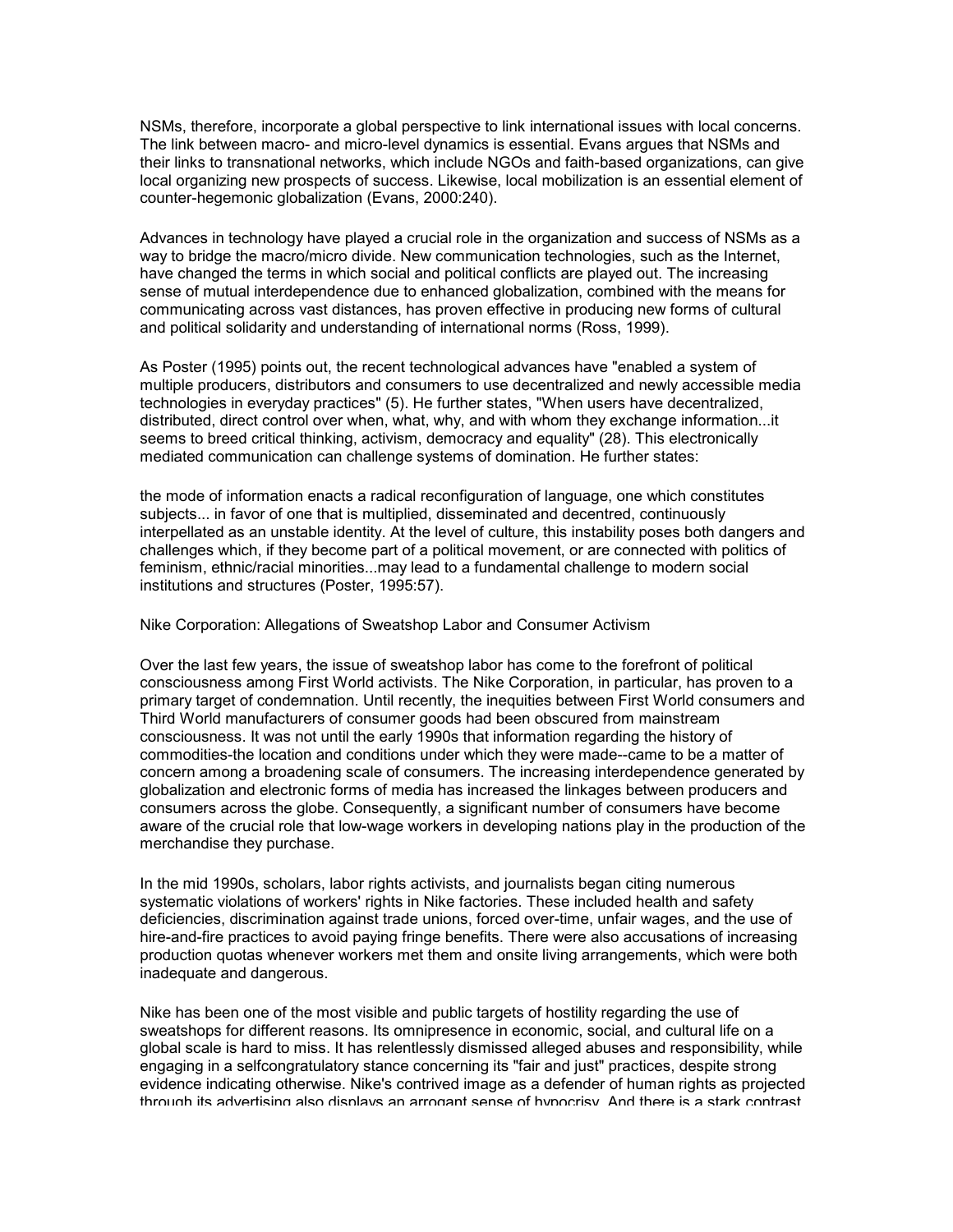between its advertising budget and its budget to pay those producing its merchandise.

In 1992, Nike followed suit with other major marketing and retail companies operating in developing countries by instating its Code of Conduct. By means of the code, the Nike Corporation affirms that, "we are driven to do not only what is required, but what is expected of a leader" (Nike Code of Conduct, 1992). However, not until 1997 would Nike pay the minimum wage in Indonesia, and not until late February of 2001 would Nike acknowledge any abuses in its factories, despite ten solid years of documented and certified abuses by numerous human rights groups and NGOs. This admission came after a scathing report by Global Alliance, one of Nike's own monitors. Therefore, its code of conduct has been largely perceived by critics as an attempt to appease wary consumers by initiating voluntary self-corrections (Ballinger, 1997).

#### The Anti-Nike Campaign

Assembly line workers in developing countries have had little success on their own in their struggle against the exploitative conditions under which they work. The combination of a fear of jeopardizing their jobs, ignorance regarding their legal rights, the constant interference by the military in labor negotiations, and the harassment, arrest, incarceration, torture and even murder of labor organizers severely restricts their ability (Herbert, 1996).

Thus, concerned citizens in the international community have begun to advocate for workers' rights and to serve as monitors of the global corporate agenda. Grassroots organizations have enhanced their leverage in dealing with TNCs by tirelessly striving to increase the level of awareness and interest of sweatshop labor among consumers in developed nations. They confront citizens, consumers, and investors with the embedded connection between purchasing decisions and the material conditions workers are subject to.

The 1996 Kathy Lee Gifford scandal (whereby it was discovered that the clothing line she endorses was made in sweatshops in Honduras) served as a springboard for the anti-sweatshop movement. Most importantly, it caught the attention of mainstream national media. It also begged the issue of the hypocrisy regarding the millions of dollars paid to celebrities who endorse consumer goods in comparison to the sub minimum wage workers who are paid to provide these goods. The use of the mass media by activists has also played an integral role in mobilization against Nike. Reports of labor abuses by Nike in leading newspapers and on mainstream TV networks throughout the late 1990s led to numerous editorials, columns, political cartoons (including over two weeks of coverage in Doonesbury), and write-ups by sportswriters addressing the issue (Shaw, 1999).

The anti-Nike campaign took on a form of "globalized identity politics" For example, youth groups and students identify with people roughly their age working long hours under horrendous conditions. Women's groups (including NOW) identify with female laborers and issues of sexism.

Asian groups identify with Asians and are sympathetic to the racist underpinnings of using Third World Labor. Labor groups are sympathetic to restrictions on collective bargaining. Human rights and faith-based groups, as well as large investors connect with ethical issues.

What ultimately developed was an umbrella "working group on Nike" made up an amalgamation of these smaller groups and campaigns, which resonated with groups and individuals across a number of dimensions (Shaw, 1999). Among the different concerns a common theme emerged-to demand global corporate social responsibility and respect for human rights. Though fragmented, these concerns were channeled into a cohesive focus and strategy making this vast extension of identity politics into a politically strong and effective coalition. These networks were forged among the various groups in the United States, as well as between these groups in the U.S. and other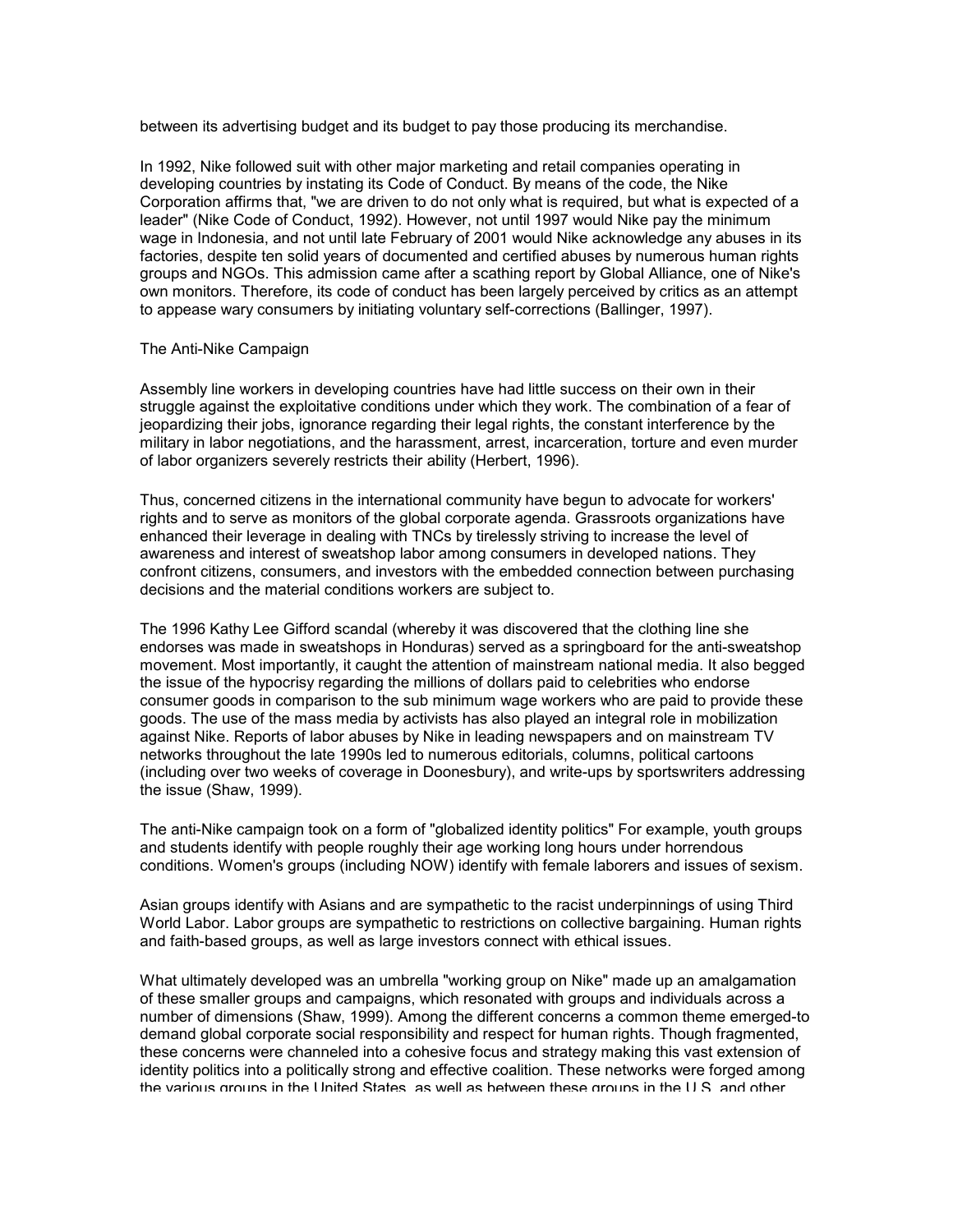countries such as Canada, the U.K. and Australia, and between these groups and workers in developing countries. This could not have happened without the Internet, which clearly opened up new possibilities for social relations that span the First and Third Worlds.

The Internet fits perfectly into the schema of postmodern politics. Activists can efficiently and cheaply disseminate information and coordinate activities across the world in a matter of seconds. This is especially important for NGOs working on very limited budgets. NGOs and human rights groups have been essential in the struggle against sweatshops. The Internet also serves as a decentralized form of communication, and it facilitates the forging of links within and among various groups on an international level. It was through grassroots networking via the Internet that international movement against Nike steadily gained in momentum.

Students have played a vital role in this movement. Their access to the Internet, and the fact that they tend to be heavy users puts them in a position to spearhead the campaign. Recent survey data illustrates that the huge increase in political involvement among students on college campuses is largely due to new media activism (Williams, 2000). This, however, has spilled over into material acts of civil disobedience.

The biggest issue on college campuses right now regarding sweatshop labor is whether schools should drop their membership to Fair Labor Association (FLA), which is business backed, has minimal standards for improving factory conditions, and engages in self -monitoring. Students are pushing for administration to drop the FLA and sign up with the Workers Rights Consortium (WRC), an alternative student and NGO backed organization, which has higher standards and demands truly independent monitoring.

#### Web Resistance

There are a number of host sites promoting activism on the web, some of them very general and others addressing a particular concern, industry, or company. Many of them specifically target students. For example, steamtunnels.com is a site that promotes online activism, "enabling students to organize massive national campaigns by providing them with a vast range of organizational educational technology" (steamtunnels website). It holds virtual training sessions in preparation for big protests, offers online handbooks, activism guides, chants, discussion groups, and information regarding how students can start their own campus chapter of a national movement.

Labornet.org is a more specialized online organization designed to combat sweatshop labor. It is a member network of the Institute for Global Communications (IGC). The IGC "advances the work of progressive organizations and individuals through online technologies, which serve as a gateway. Now in its 13 year, it has changed the way the progressive community worked by introducing them to email, online discussions, mailing lists and the Web" (IGC website). Labornet provides links to other organizations that are involved with campaigns and boycotts against various companies. It also contains an International Directory of Labor Unions on the Internet, a listing of Labor Media organizations and discussion groups, and quotes from famous inspirational speakers that individuals can incorporate into their own speeches.

Global Exchange, a San Franciscobased NGO has been very much involved in the anti-Nike campaign through its "action alerts" which are posted frequently on the Web. It used the Internet extensively while organizing the first global protest against Nike, which took place in October of 1997. The result was over eighty-four communities demonstrating simultaneously outside of Nike retailers in twelve different countries (Shaw, 1999). It offers a Campaign starter kit, which consists of a letter to Nike CEO, Phil Knight; a petition; a city anti-sweatshop resolution; a sample student government resolution; a sample letter to the editor; and recent accomplishments of activist strategies. It encourages students to start a Nike campaign on college campuses through a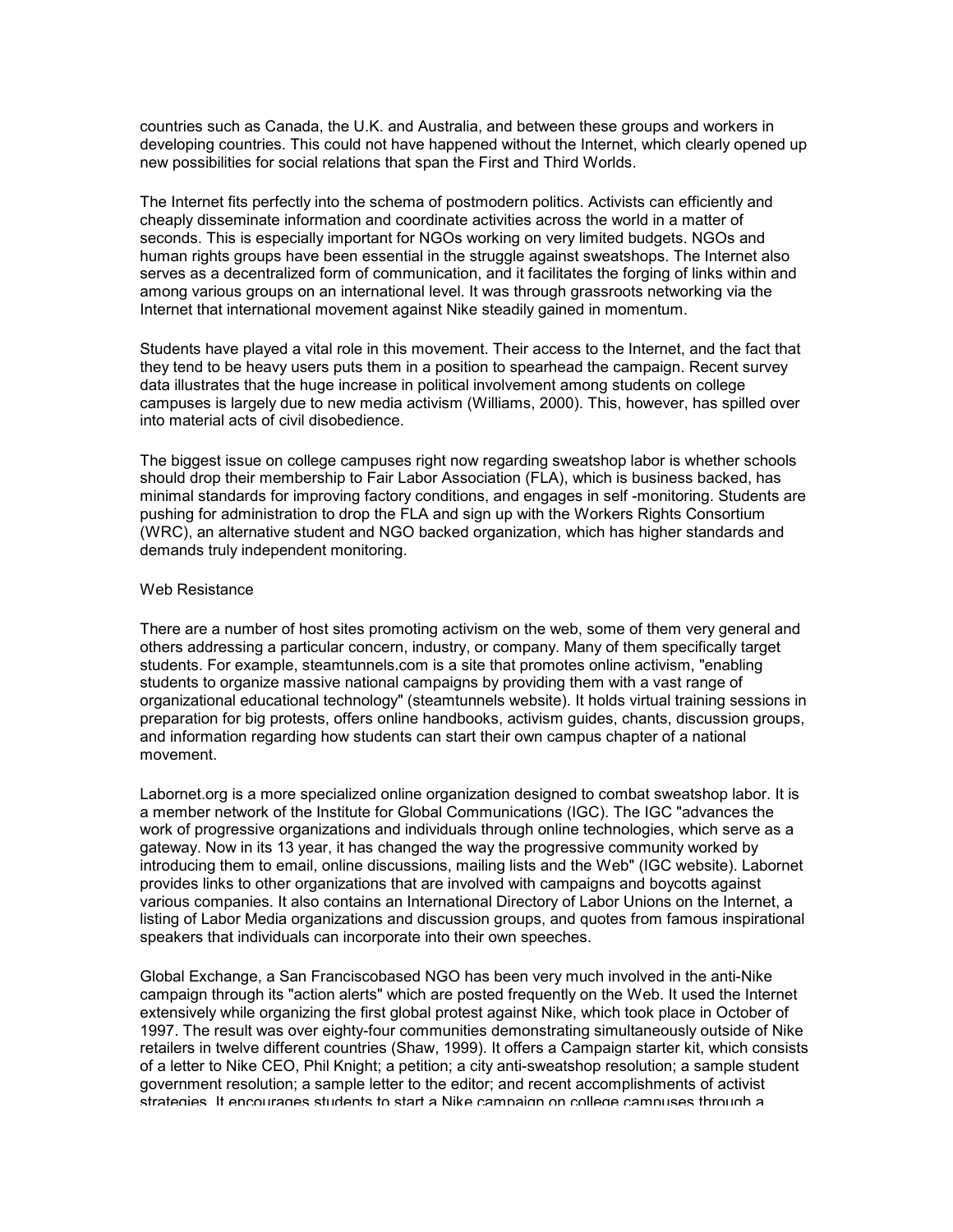number of different measures. Students can request a copy of the contract universities have with Nike, ask the regents and athletic directors to suspend the contracts until Nike improves labor practices, and pass a resolution condemning it through student government. It also gives advise on how to adopt a code of conduct that school licensees and manufacturers must abide by, and suggests selling t-shirts as a fundraiser (with the slogan "Just Don't Do It!").

It further gives advice on planning rallies and demonstrations at sports events, organizing petition drives, encouraging Nike Teach-ins by providing talking points, and, more generally, by educating others through giving talks at local schools, churches, community centers, or business associations. At the end of these suggestions, there is a request to "LET US KNOW IF ANY OF YOUR ACTIONS WORK." This highlights the flexible nature of the pedagogy used in this type of political struggle, and how this is enhanced through the two way flow (or "multi way flow") of communication provided by the Internet.

The National Labor Campaign (NLC) offers publications and videos for a nominal donation on its web site. And, "labor alerts," a service of Campaign for Labor Rights (CLR) sends out frequent updates on the anti-sweatshop movement and a bi-monthly newsletter. CLR has action packets available regarding international forms of mobilization that include informative fact sheets, sample press releases, and a flier master for promoting events. It also includes Nike Mobilization reports from local communities regarding international mobilization. BehindTheLabel.org is another excellent site, which posts information on the anti-sweatshop movement. In the upcoming moths it will convert into an Internet news channel covering the global sweatshop and industry and serve as an "online community of people arguing for justice in the global economy."

Combining aspects of the Web and the mass media, the dogeatdog.com site reveals video clips from the film "The Big One," directed by film-director and political commentary, Michael Moore. It includes Nike C.E.O. Phil Knight's refusal to allow Moore's camera crew to accompany them on a trip to Indonesia, and his justification of the use of 14-year old workers. Other websites on dogeatdog.com regarding Nike's labor practices include ways to subscribe to mailing lists that give updates on Nike protests around the world. It also provides links to the Clean Clothes Campaign and The Ethical Shopper, among several others.

Professor of Business and Management at New Mexico State University, David Boje, has one of the most extensive archives of Nike-related materials on his home page (http://cbae.nmsu.edu/ dboje/). It contains discrepancies between Nike Official Statements provided by Amanda Tucker, labor spokesperson for Nike, and NGO reports at the International Association for Business & Society meeting held in August 2000 that Boje attended. He also includes a link to Academics Studying Nike-a summary of scholarly writings on Nike. The link also provides a proposal for an international project Boje is organizing which will monitor factories for sweatshop abuses and examine the impact that the emerging student movement has had on improving working conditions. Much of this information is designed for student access for classes he teaches as a critical approach to more traditional forms of management training.

Also on Boje's (2001) website you can find a plea to students, faculty, and administrators at New Mexico State University to join the WRC. After conducting a survey at the campus bookstore, he used the website of the three biggest firms supplying merchandise to gather information regarding what goods each produces, where they are made, the price, labor costs, and NGO reports on factory conditions. He, therefore, provides a methodology as well as a petition for a sweat free campus.

The student movement group, United Students Against Sweatshops (USAS) has played perhaps the biggest role in the antisweatshop movement over the past few years. Most of their information sharing and strategizing takes place electronically. On the USAS website, activists can get USAS organizing manuals from USAS, CLR, and UNITE (Union of Needletrades, Industial and Textile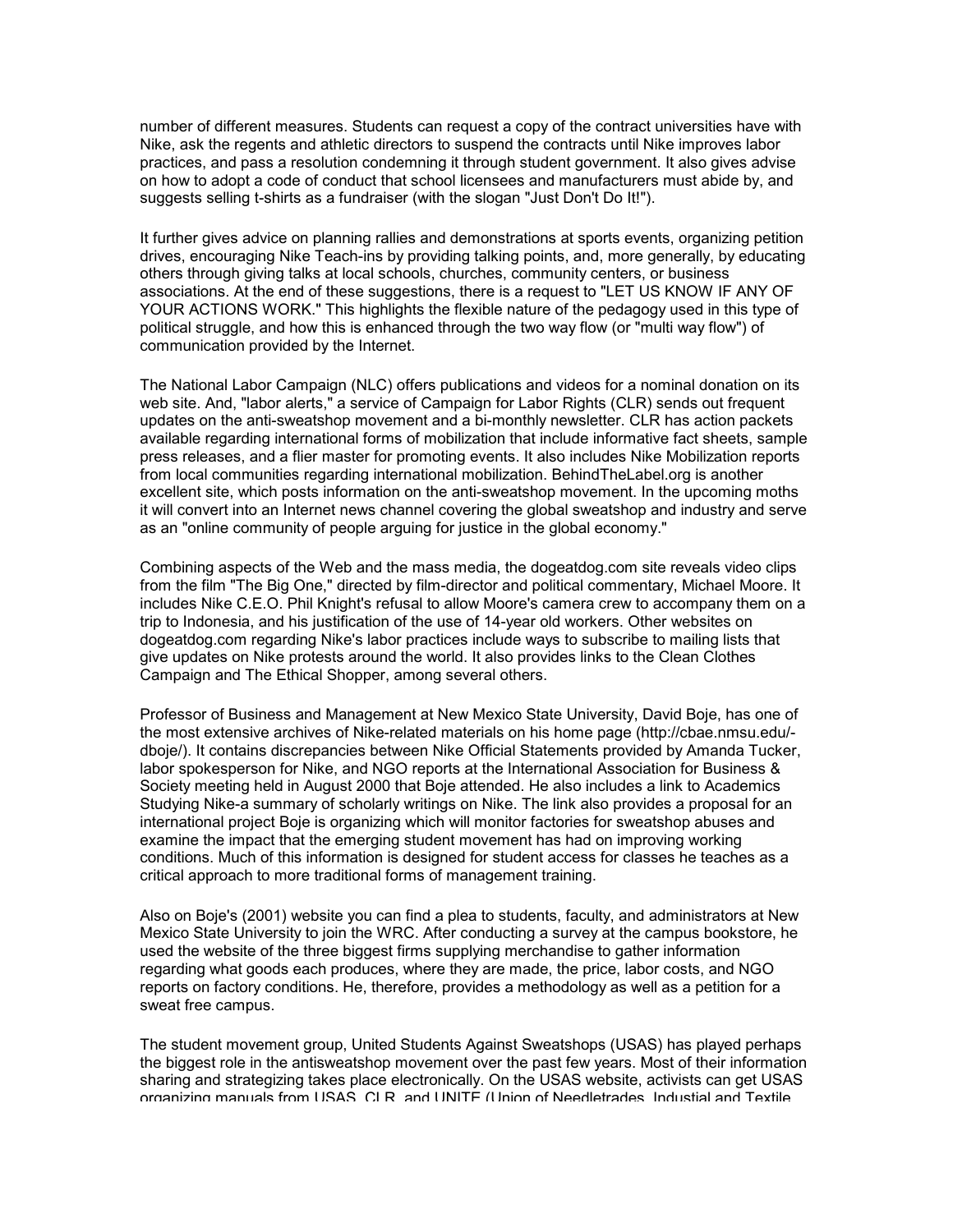Employees). These organizing tools include information as to how to organize a campus campaign, the USAS model codes of conduct, protest chants, sample fliers, fashion show scripts, petitions, campus bookstore research, plans for civil disobedience, educational anti-sweatshop workshops, updated FLA critiques, an entire list of school contact information including email addresses of college presidents. The intent is to publicize actions, distribute information, and help fuel turnout.

On the USAS listserve there are frequent requests for information among high school students as to how to start up their own groups, and students seeking advice from other victorious student groups. The listserve also encourages spring break alternatives for the advocacy of social change, scholarships and fellowship opportunities for activists, and information on upcoming USAS conferences, as well as the USAS collegiate Apparel Research Initiative Summer Immersion. It has links to nearly seventy other sites including activist groups against both sweatshops and consumerism, and it provides alternative sources to media/radio, as well as the websites for the major mainstream press. It includes a professor's course on sweatshops, and professors from Berkeley and Harvard supply a calculated living wage and a way to ensure independent monitoring of factories. It also has a directory for the Institute for Global Communications, and an archive of over 100 pages of USAS activities.

The listserve also announces regional tour dates for The Olympic Wage Campaign speaking tour, as well as student responses to it. The tour is co-directed by former assistant soccer coach at St. John's University, Jim Keady, who was fired after refusing to endorse Nike. Subsequently, he went to Indonesia to live among Nike factory workers on the \$1.25 a day wage they earn. While there, he interviewed hundreds of workers and kept an online diary on his website, nikewages.org, detailing abuses and forms of exploitation. His Interactive/Multimedia presentation on college campuses depicts the conditions workers are subject to.

#### The Kukdong Strike: The Internet Proven as Activists'Ally

Over the past few months the USAS website and listserve have been inundated with information, strategizing, and discussions regarding a recent worker strike at a Nike factory, which began in January 2001 in Puebla, Mexico. The factory is called Kukdong and is owned by a North Korean firm. Over 800 workers went on strike for three days in reaction to a host of abusive conditions, the most egregious being workers forced to sign with government-mandated unions in order to be employed. A police crackdown resulted whereby several workers were beaten, many needing medical treatment. When the strike ended and workers returned, they faced intimidation, and in some cases refusal to be re -employed (especially the organizers of the strike that were also charged with false indictments).

Daily updates of the events in Puebla were posted on the listserve and USAS website. These consisted of press releases, pictures, and video documentation. USAS also organized a Kukdong listserve, which allowed activists to respond immediately to changing conditions, to lend support in real time, and to send monitors to the region to document abuses. It also allowed for solidarity among workers across the globe with words of encouragement. For example, posted on the listserve in late January was a letter from a Kukdong worker in Indonesia lending support to the striking workers in Mexico (both of which produce for Nike). The Indonesian worker provided encouragement by stating that after eight years of strikes, Indonesian workers successfully attained the right to form an independent union that has resulted in a number of additional benefits.

Subscribers to the listserve were given information as to how to contact Nike and Kukdong directly, in order to assure them that consumers were aware of events as they unraveled in Mexico. Activists were prompted to demand that management at the factory comply with Mexican labor laws, Nike's code of conduct, the respective universities' codes of conduct, and the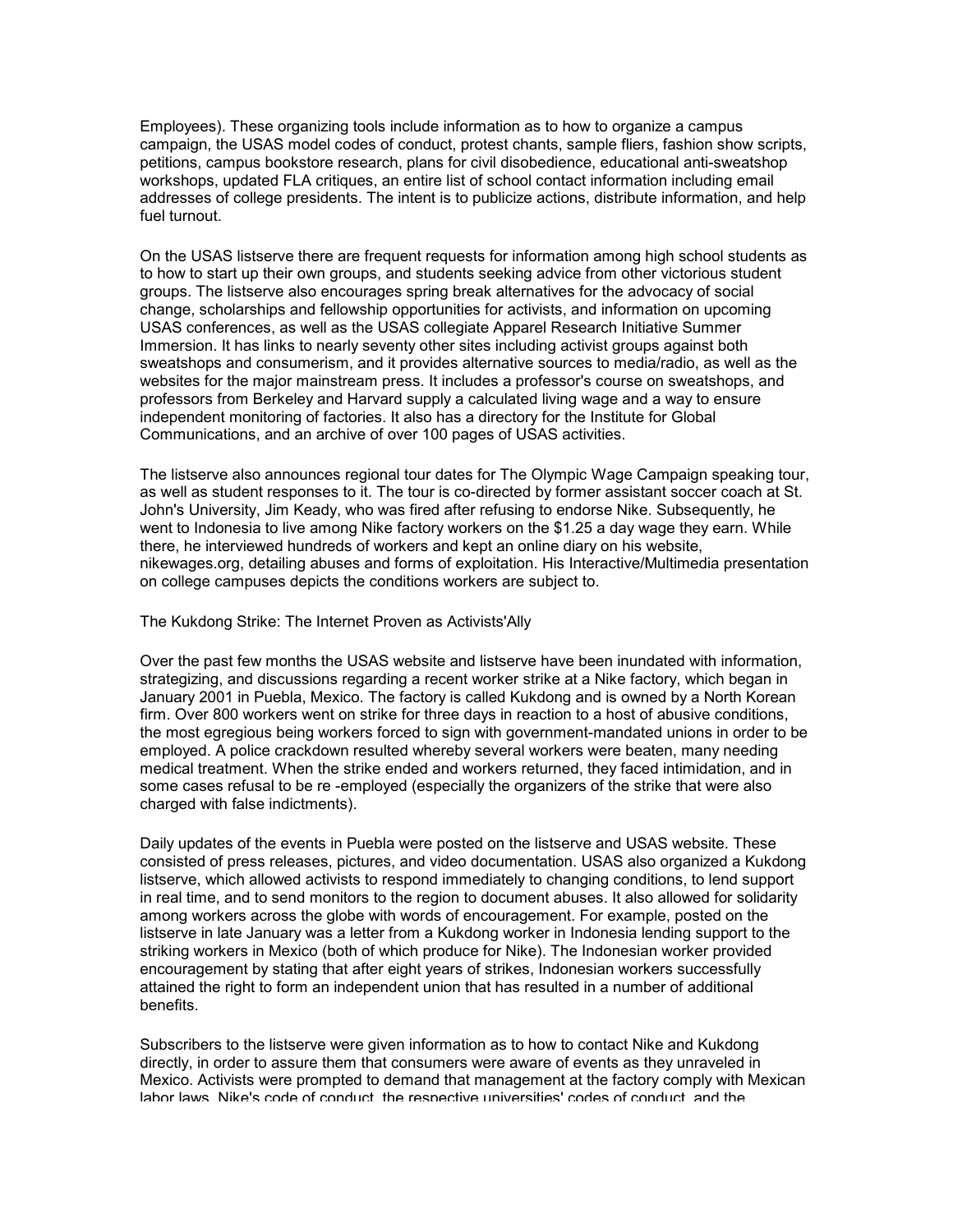international agreement regarding the rights of freedom to organize. Email addresses were made available for letters of solidarity to workers, and for contacting the Labor Secretary in Mexico, the Global Director for Labor Practices at Nike, the Senior Labor Practices Manager at Nike, Kukdong International (Mexico), Kukdong Corporation Korea (Korea), and the Mexican Cabinet Secretary.

In February, "National Days of Action" were coordinated over the listserve on two occasions as an act of solidarity in support of the workers' demands, consisting of protests on college campuses and outside of Niketowns. The underlying importance of the Kukdong struggle is the lack of sufficient monitoring under the FLA. Thus, other coordinated events included an April 1, 2001 day of campus activism to prompt university administrators to drop the FLA and join the WRC.

The findings of David Boje, after personally inspecting the situation at Kukdong would support the students' request. Boje and others compared four different monitoring reports of the Kukdong situation as undertaken by Verite (the certified FLA monitor), PriceWaterhouseCoopers (PWC), the International Labor Rights Fund (ILRF), and representatives of the WRC. In contrast to Boje's firsthand experience of talking to workers and observing events, the reports issued by Verite, PWC, and the ILRF were all seriously flawed and missed several blatant instances of human rights abuses. He refers to the mechanisms in place as "the fox guarding the hen house," in that all three monitoring firms lack legitimation because they are not truly independent entities (Boje, Rosile, and Carillo, 2001).

Students from other developed countries have also joined the USAS listserve and share information concerning their activities. They also instigate coordinating international strategies of protest. In London, Sweatshop Madness, the Socialist Alliance, and NO SWEAT have held strikes at the London NikeTown using street theater. They are also targeting soccer team sponsorships in the U.K. (Nike's endorsement of the Manchester team is reportedly the biggest sponsorship in soccer history). NO SWEAT has recently inquired as to how to join the FLA or WRC. There are similar antisweatshop groups operating in Australia and Canada that are also connected to the USAS listserve.

After weeks of intimidation and refusal of managers to allow organizers of the strike to return to work, charges were finally dropped against two of the five leaders of the strike as directed by Nike. The reinstatement of the two workers was broadcast on live radio throughout Puebla. Nike also declared it would not "cut and run" from Puebla, but it would continue producing there (a tactic Nike has undertaken several times in Indonesia). Both of these are perceived as major victories, and signs that grassroots organizing, facilitated by the Internet, can empower activists and force these kinds of concessions. Acknowledging the Internet as an invaluable tool in the anti-Nike campaign, Nike spokesperson, Veda Manager recently stated,"You make changes because it's the right thing to do. But obviously our actions have clearly been accelerated by the web" (Klein, 2000:393).

Websites as Both an Asset and Liability: The Oscillating Nature of Social Change

Nike has aggressively been using the Internet for its own strategic purposes, serving as a marketing and PR mechanism.

It contains recent press coverage, announces new NikeTown openings and accomplishments of its various endorsers, the results of Nike-sponsored sports events, and provides information regarding its general operations. The Net is Nike's latest arena in which to constantly innovate its image and hock its wares, and to optimize potential investment and development. One of the latest features is the Nike ID custom shoebuilding enterprise, which allows navigators to tailor their own Nike shoe in synch with their own special preferences.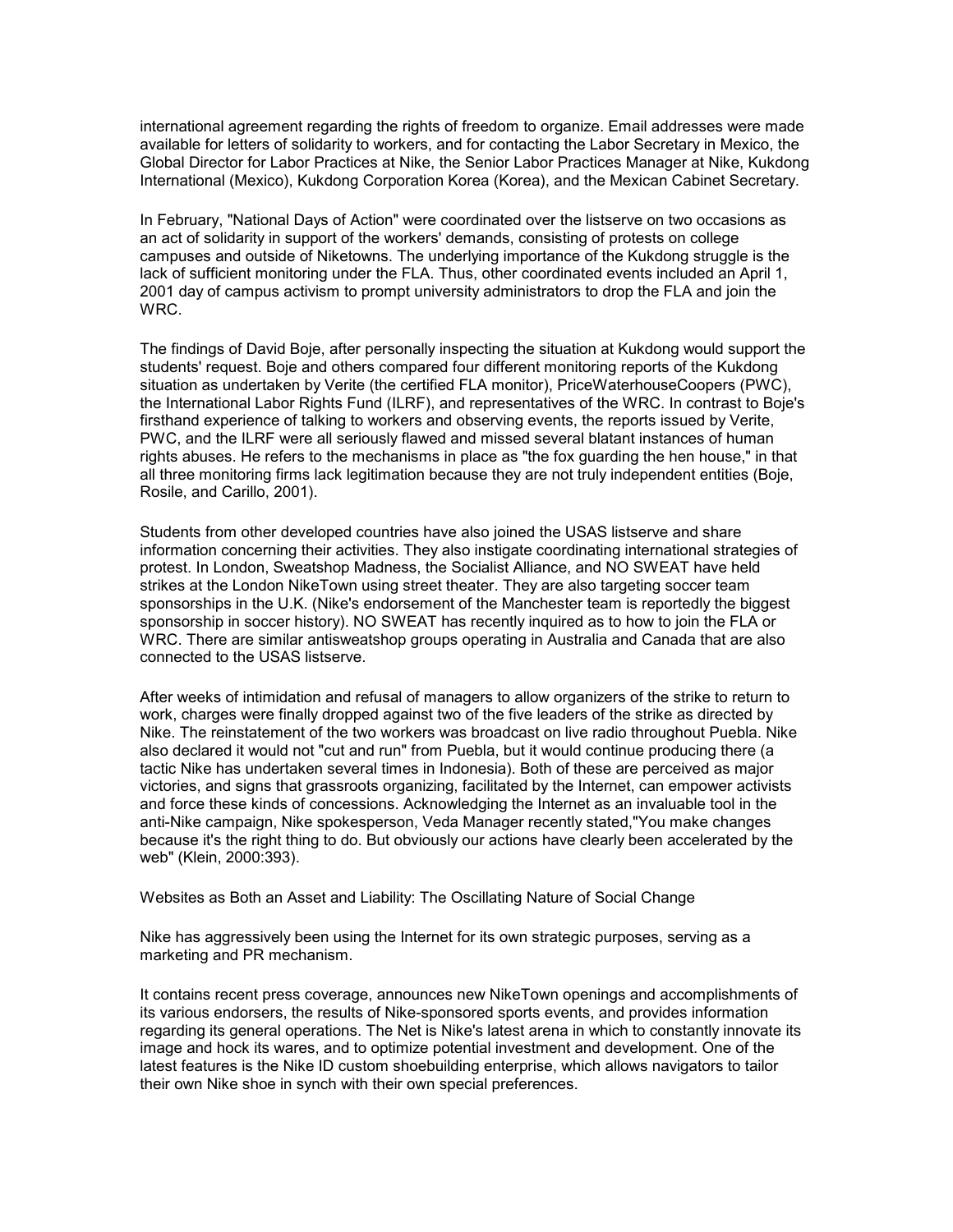According to Knight, the Net will be as critical to the brand in the future as Michael Jordan has been in the past. He claims that the Internet "has a power equal to Jordan in the new millennium" (Warner, 2000). Ian Yolles, a participant in the initial meetings Knight organized when designing the website elaborates, "Previously, as an athlete, you know you've arrived when you have your own Nike TV commercial. Our hope is someday the goal is you know you've arrived when you're part of a concept piece of Nike.com" (Warner, 2000).

The site also includes some coverage of its labor problems. Its FAQ page on wages and related labor rights issues responds to concerns of various advocacy groups. It publishes the results of factories monitored by PriceWaterhouseCoopers (PWC), as well as monitoring reports by students who accompanied PWC on certain visits. Having invited the students as a PR maneuver, Nike could not very well censure the student reports. However, this information provided to Nike and displayed on its own website was not advantageous to the company's already blemished reputation.

The reports were much more scathing than Nike had probably hoped for. Students reported extensive problems such as the lack of unannounced visits, the fact that workers were interviewed inside factories, the lack of training and experience of PWC monitors, the lack of standard procedures, the lengths of the visits were much too short, and workers were not at ease. All of these criticisms regarding Nike's internal monitoring system have been aired over the past several years but have been denied by Nike. This, again, brings up the issue of the FLA monitoring system.

The voluntary disclosure of its factory locations has also proven problematic for Nike. Under pressure from students and administrators at some of the largest colleges and universities, Nike conceded to publish (on its own website) the location of factories producing for the particular schools that had requested this information. In light of the Kukdong strike, students quickly checked the site to discover that Kukdong was producing sweatshirts for many of the universities most heavily involved with the USAS campaign. This facilitated the quick response and organizing among students. It also provided students with ammunition at universities where administrators insist that the FLA's monitoring mechanisms are sufficient.

A third contentious issue arose when an MIT graduate student, Jonah Peretti, requested the word "sweatshop" be stitched onto his shoes, responding to the service now offered by Nike on its website for consumers to personalize their shoes. Nike responded that for a number of "technical," though incredulous reasons (such as the word "sweatshop" is slang), it could not accommodate Mr. Peretti's request. In the final analysis, Nike had to concede that the reason for rejecting the request was that the company reserves the right to reject anything "we consider inappropriate or simply do not want to place on our products." The final response by the student: "Could you send a color snapshot of the ten-year old Vietnamese girl who makes my shoes?"

Peretti emailed the series of electronic correspondences between himself and Nike personnel to about twelve friends (Peretti, 2001). In few weeks time, it had been circulated so extensively over the Internet that it had reached millions of people. Peretti describes how individual consumers combating exploitative practices of global TNCs is not necessarily a "David vs. Goliath" analogy given the access/speed/low cost of high tech such as the Internet. While Nike has access to the media, and can spend a few million dollars for a 30-second spot on television to reach millions of viewers, given the new "networked economy," ordinary citizens can use "micromedia" to reach the same number for no/limited cost. And, the news filtered up from the micromedia to the mass media. Even the conservative mainstream press, including rime Magazine, The Los Angeles Times, the Wall Street Journal, Business Week, and the show, NBC Today covered the story. At the height of circulation, Peretti was receiving 500 messages a day from all six continents. In an interview with The Nation, Peretti argues that this will alter how people think about media (as well as the sweatshop issue), both of which provide an exciting new opportunity for social change. He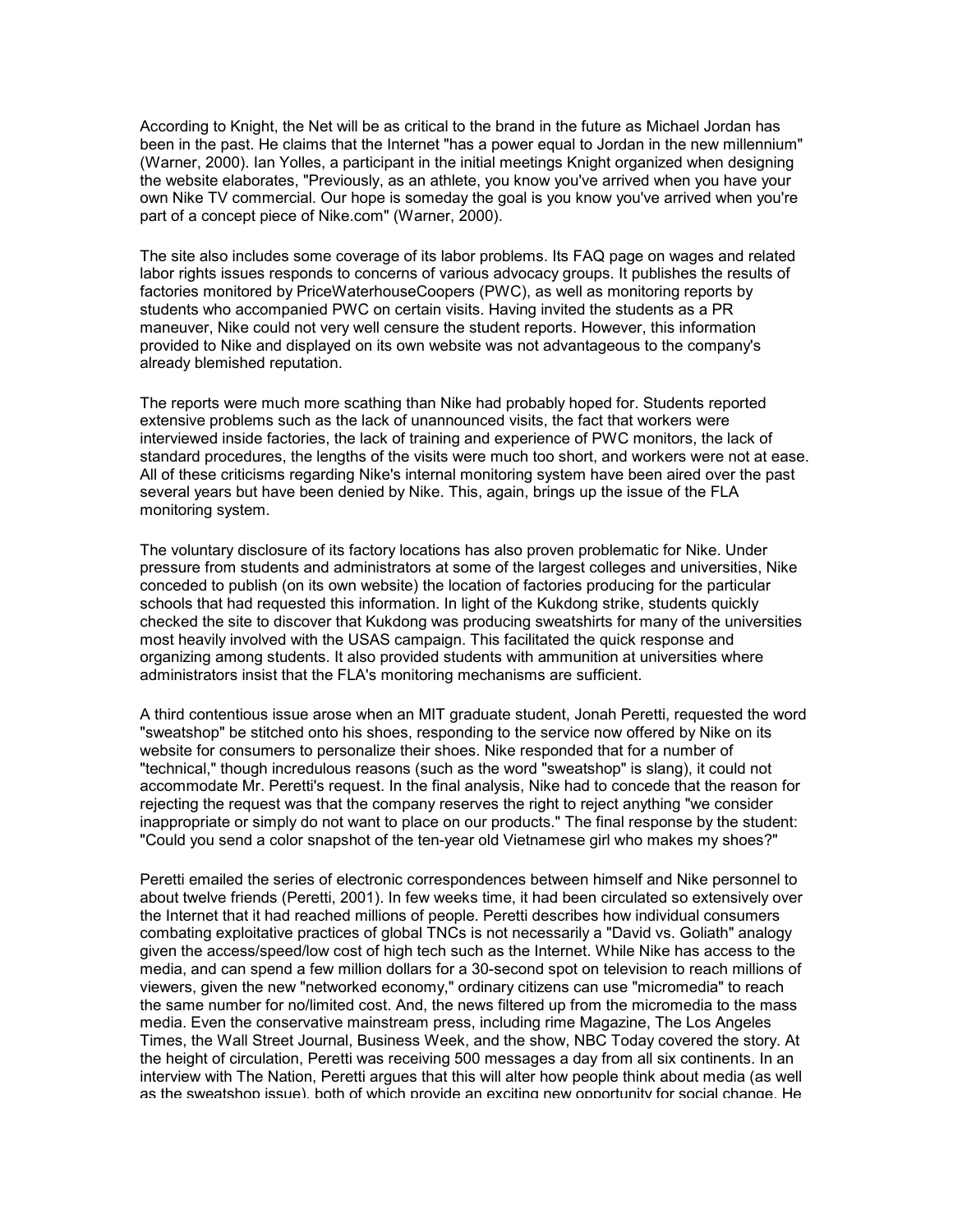states, "The dynamics of decentralized distribution systems and peer-to-peer networks are as counterintuitive as they are powerful. By understanding these dynamics, new forms of social protest become possible, with the potential to challenge some of the constellations of power traditionally supported by the mass media (Peretti, 2001).

However, Nike has shown that two can play at this game of sabotage. When ten student activists attempted their "Truth Tour" - traveling across the United States from New York to Nike headquarters in Oregon, protesting outside of Niketowns along the way, they were sadly disappointed. Their plan was organized and announced over the web, and their daily events were to be webcast daily. Because of this, awaiting them at each retail store was the local police and store security guards. During the group's first stop in New York, security cameras captured on film a major, 5-floor disruption by student activists that included both chaos and violence. Additionally, Nike personnel investigated anti-Nike websites, downloaded information from the Truth Tour website (including bios of the activists), and sent the videotape of the New York ruckus to the prospective tour destinations. Upon arrival at the ensuing Niketowns, the Truth Tour activists were met by security guards informing them that they were not welcome into the store, and their plans of organized resistance were consistently foiled (Emerson, 2001).

Nike clearly claimed victory in this instance by using such techniques. However, the seemingly overly paranoid retail giant looked rather foolish after recently trying to implement a similar strategy. In Melbourne City, Australia, Nike prepared for May Day protests outside of Niketown by boarding up the store and placing barricades around the area. Its anticipation of violence was miscalculated. Twelve thousand protesters showed up merely to peacefully sing songs and leaflet. Perhaps out of sheer embarrassment and frustration for a self-imposed day of lost sales, the police, under the persuasion of Nike officials, fined protesters for breaking a controversial bylaw that was recently reinstated to prevent the distribution of race hatred material (Kubecki and Szego, 2001).

In another effort to retaliate against activists, Nike has set up billboards and posters around Australia that feature a fake organization called the FFFF which supposedly objects to the "unfair" high tech Nike football boots, wanting fairness in football (La Canna, 2001). The specific attack on the groups that organize and spread information via the Internet is unmistakable. Included on the billboards is a web address, ffff.com.au, which parodies many anti-Nike websites, but that directs viewers to the latest Nike products. Nike's message is clear: "ringe" groups that are basically liars or misinformed at best, are not to be trusted. The site was a takeoff from the real anti-Nike site, bantheboot.com, which provides information on working conditions in Nike factories. The billboards are also cleverly designed to give the impression that vandals have defaced the ads. In response, activists are crossing out the ffff.com.au and replacing it with their site. What is at play here is the jockeying over which group can better, more capably, and convincingly subvert the other's message.

#### **Conclusion**

Against some of the more extreme claims of Baudrillard and the pessimism Jameson expresses regarding political struggle, this research shows how grassroots efforts have effectively coordinated action to resist forms of exploitation. While globalization has made it easier for TNCs to move through the international arena, it has also increased social interaction and social organization among its challengers across vast distances by opening up new avenues of political participation and new discourses of identity. Individuals across diverse groups and geographical locations have adopted new strategies to forge alliances and successfully question Nike's ideology and practices.

The Internet has proven to be a medium that enhances the interconnectedness and consciousness of groups and individuals on a global scale. This has opened up new possibilities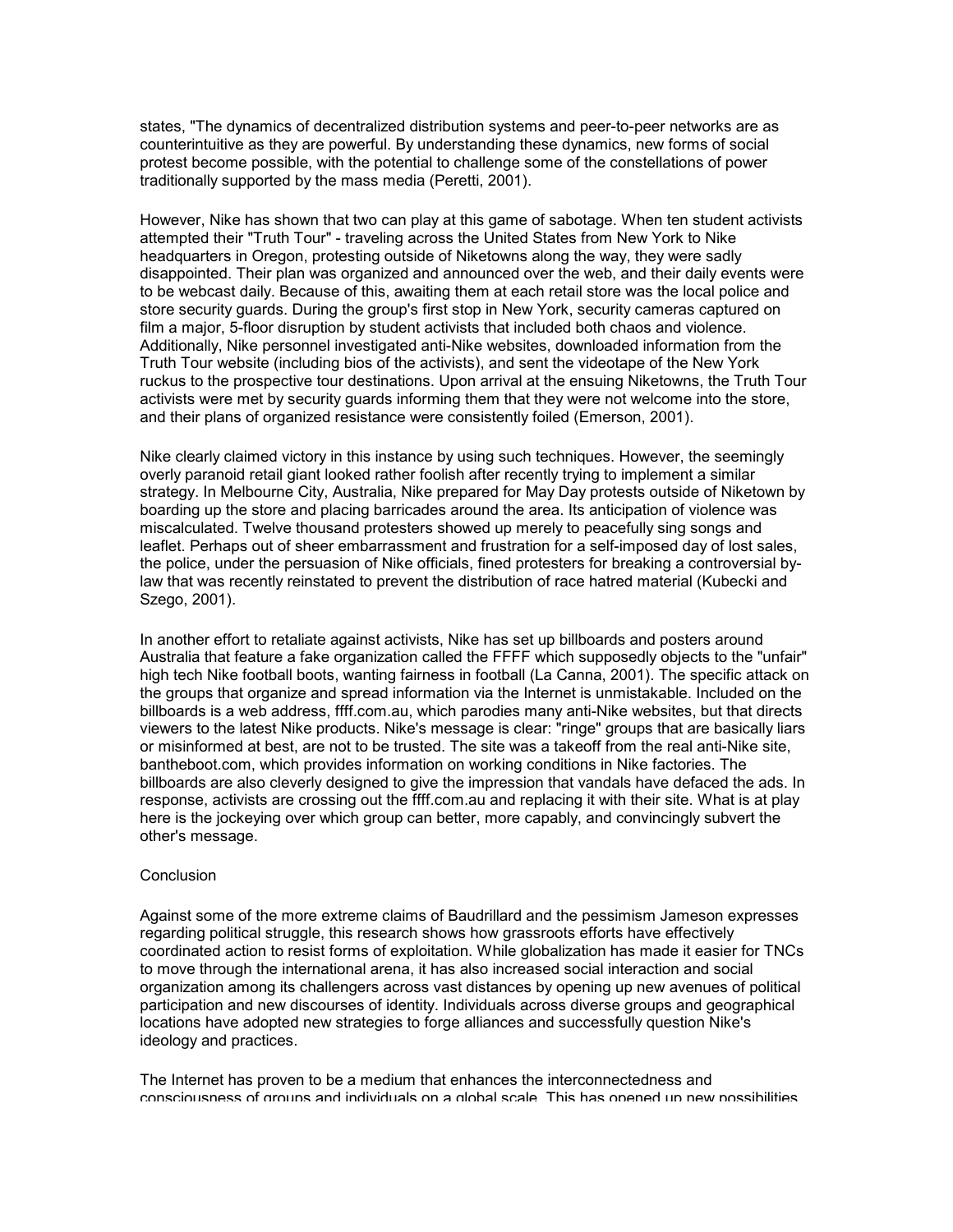for social relations between workers in developing countries and activists in core countries, and concerned citizens across national boundaries. The anti-Nike campaign represents a form of pluralistic activism, one that is contingent on changing conditions and what Haraway refers to as "mobile positioning. " NSMs are having at least a certain level of success at their "globalization from below" strategies, using identity politics to forge these new transnational advocacy networks. The flexibility of the Internet as a mobilizing resource cannot be underscored in its assistance in promoting a political pedagogy, which fosters critical thinking, compassion, equality, and activism. It also gives citizens a way to define social problems in ways not depicted by the mass media or corporate-dominated society.

#### **[Reference]**

References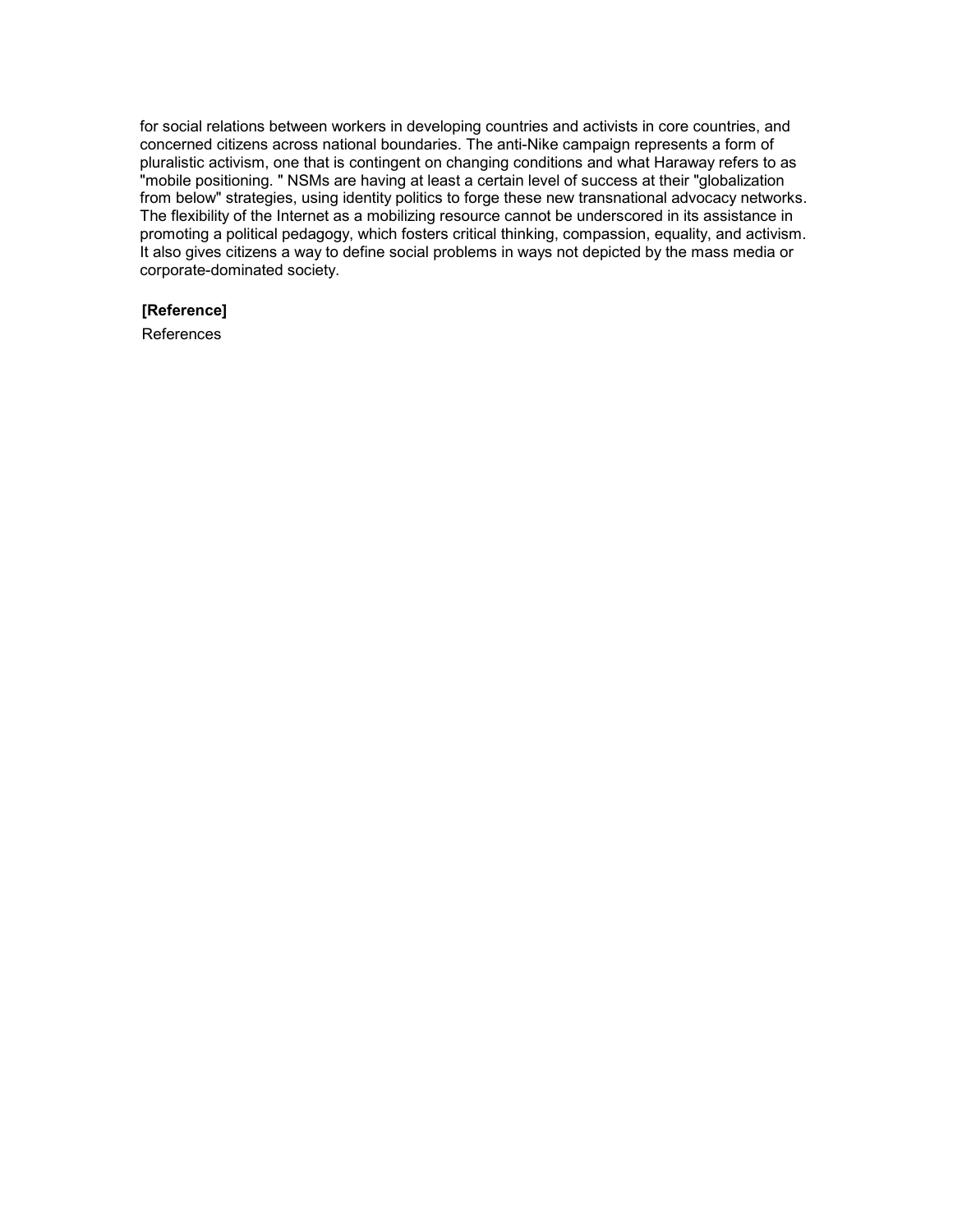#### **[Reference]**

Kleine, N. (2000). No logo. New York: Picador Press. Labornet.com http-//Labornet.com/ La Canna, X. (2001, April 9). Protestors target Nike ads. The Age On-line. Nike Annual Report. Beaverton, OR: Nike Corporation. Nikebiz.com website. http://Nikebiz.com/ Pescosolido, B., & Rubin, B. (2000). The web of group affiliations revisited: Social life, postmodernism and sociology. Annual Sociological Review, 65 (1): 52

73.

Poster, M. (1995). Second media age. Cambridge: Polity Press.

Ross, A. (1999). No sweat. New York: Verso.

Rucht, D. (1999). The transnationalization of social movements: Trends, causes and problems. In D. Haspeter K. Rucht, & D. Rucht (Eds.) Social Movements in a Globalizing World. New York: MacMillan Press Ltd.

#### **[Reference]**

Shaw, R. (1999). Reclaiming America. Berkeley: University of California Press. Sklair, L. (1998). The transnational capitalist class and global capitalism. Political Power and Social Theory, 12: 3-43

Steamtunnels.com website. http:// Steamtunnels.com/

Summersault.com website for Campaign for Labor Rights. http://www.summersault.com/ -agj/clr/ Tomilinson, J. (1999). Globalization and culture. Chicago: University of Chicago Press. usasnet.org website. http://usasnet.org/ Warner, B. (2000, May 29). Nike's new religion. The Industry Standard, pp. 94-100.

Williams, J. (2000). Are the 60s making a comeback? Student Advantage Magazine, pp. 18-24. Victoria Carty is an Assistant Professor in the Department of Sociology at James Madison University in Harrisonburg, VA 22807. E-mail: cartyvl@jmu,edu Phone: (540) 568-5361.

#### **[Author Affiliation]**

George Mason University, US

Reproduced with permission of the copyright owner. Further reproduction or distribution is prohibited without permission.

Subjects:

| Companies:         | Nike Inc(Ticker:NKE, NAICS: 3149, 5139, 316219, 422340, Duns:05-095-7364)                                         |
|--------------------|-------------------------------------------------------------------------------------------------------------------|
| Author(s):         | Victoria Carty                                                                                                    |
| Article types:     | Feature                                                                                                           |
| Publication title: | Tamara: Journal of Critical Postmodern Organization Science. Las<br>Cruces: 2001. Vol. 1, Iss. 2; pg. 34, 14 pgs. |